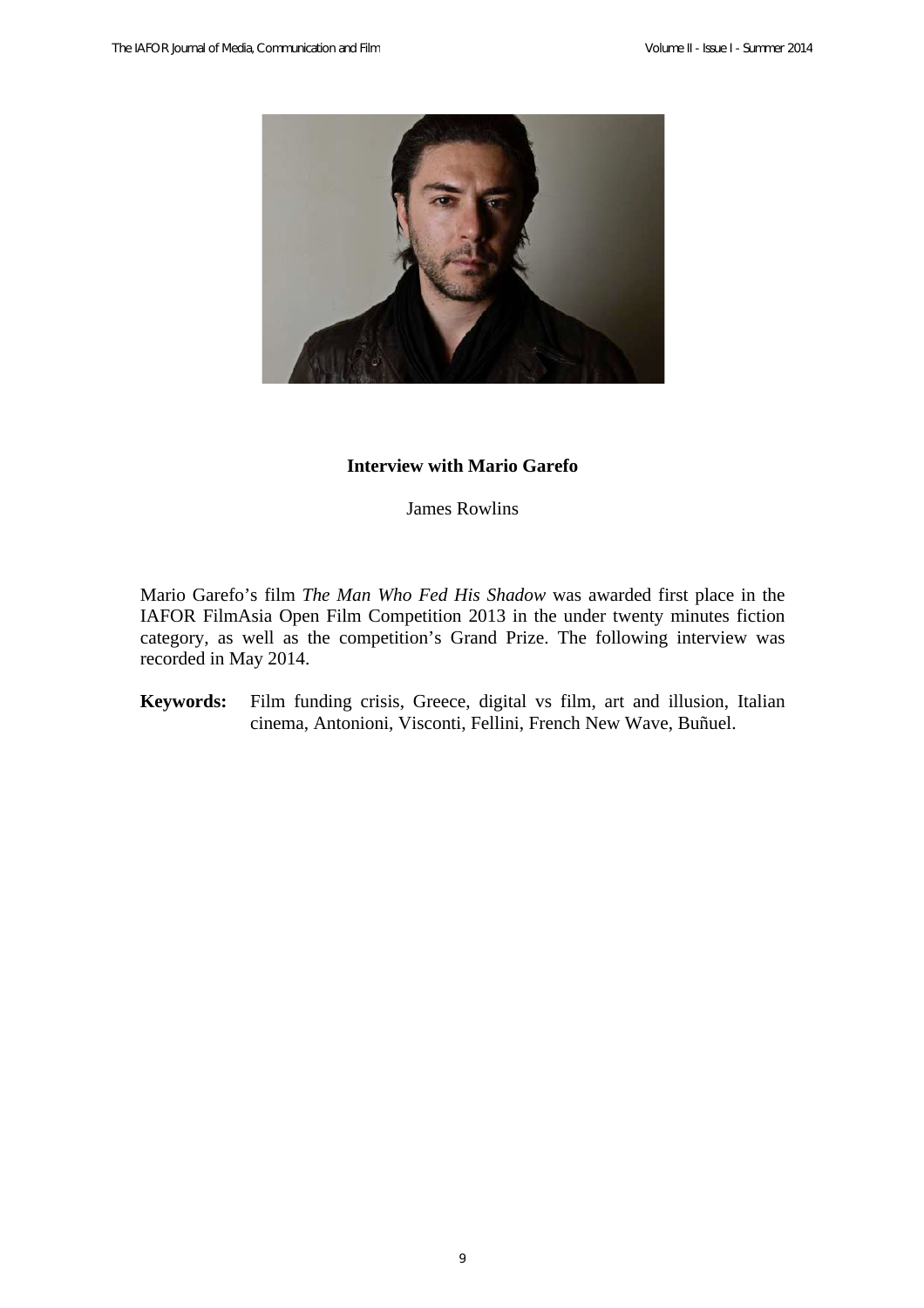### **Tell me about yourself and your path to becoming a filmmaker.**

I was born and raised in Athens. My parents belonged to a certain generation which tended to impose on its children a classical education in foreign languages, sciences and arts, with the aim of securing a different perspective and better prospects for them than they had benefitted from. In essence, with this kind of education, societies supplied children with the necessary tools for entry into cut-throat financial rivalry – societies today are even more cynical: they provide their children with the necessary skills to become, for example, simply great economists with no superfluous, unnecessary knowledge. However, this education – despite its indisputable value – unwittingly led me to take a different direction as I reacted against it, becoming more of an existentialist rather than a conformist. I was originally a good student at school, then a mediocre student and, in the last two years, a bad student. Luckily, my avid consumption of books and knowledge of literature provoked a friendly reaction from the teachers who, most of the time, let me "get away with it." I also excelled in music, which I have practiced professionally since lyceum.

My passion for the cinema came when I understood how exciting it would be to reconstruct the way I saw the world through cinema. Reality is the palette which contains everything; it can be boring, but it is the way you approach it which makes it different and interesting. Prior to then, music was my chosen means of exploration. Although I loved it very much, I sensed that it was elusive and in the future I would be obliged to give it up. The images and words of cinema, on the other hand, seemed to me uniquely tangible, like the tools of a mechanic. I saw that I could make images that corresponded to the way I always liked to "see" and hear music. I would say that my encounter with cinema was with something pre-existent in me. I therefore studied directing and the theory of cinema in Rome, satisfying my passion for cinema, and Italian cinema in particular.

## **Talk about the genesis of** *The Man Who Fed His Shadow***. How did you conceive of the idea? What were the constraints – technical, budget, time, etc.?**

The script is a loose adaptation of the homonymous short story *The Man Who Fed His Shadow* by the Argentinean writer Leόnidas Barletta. While reading the story, I happened to be listening to a song by Charles Aznavour, "Comme ils disent," which is featured in the movie. On face value, these two works seem to be unrelated to each other – but they are not. Both works are about a mysterious instinct that obliges two persons to show loyalty to something others would call a foolish obsession. Although each hero comes from a different background, the deep faith they have in their art makes them similar; they are both believers in a system of values to which we pay no attention nowadays. This is exactly what caught my attention: that beyond ideology, religion, education and culture, there is an emotional value system which "weighs" things in a different way and exonerates people and their actions.

Regarding other matters, in Greece, before the financial crisis, the state funded eight film proposals annually – yet in the last four years it has funded literally none. The financial crisis, though, is not the cause but simply a wonderful excuse for the politicians to tell us "there is no money." The truth, however, is that they have always been indifferent to supporting art and particularly cinema. Furthermore, the selection process is obscure – they have created a program which subsidizes approximately five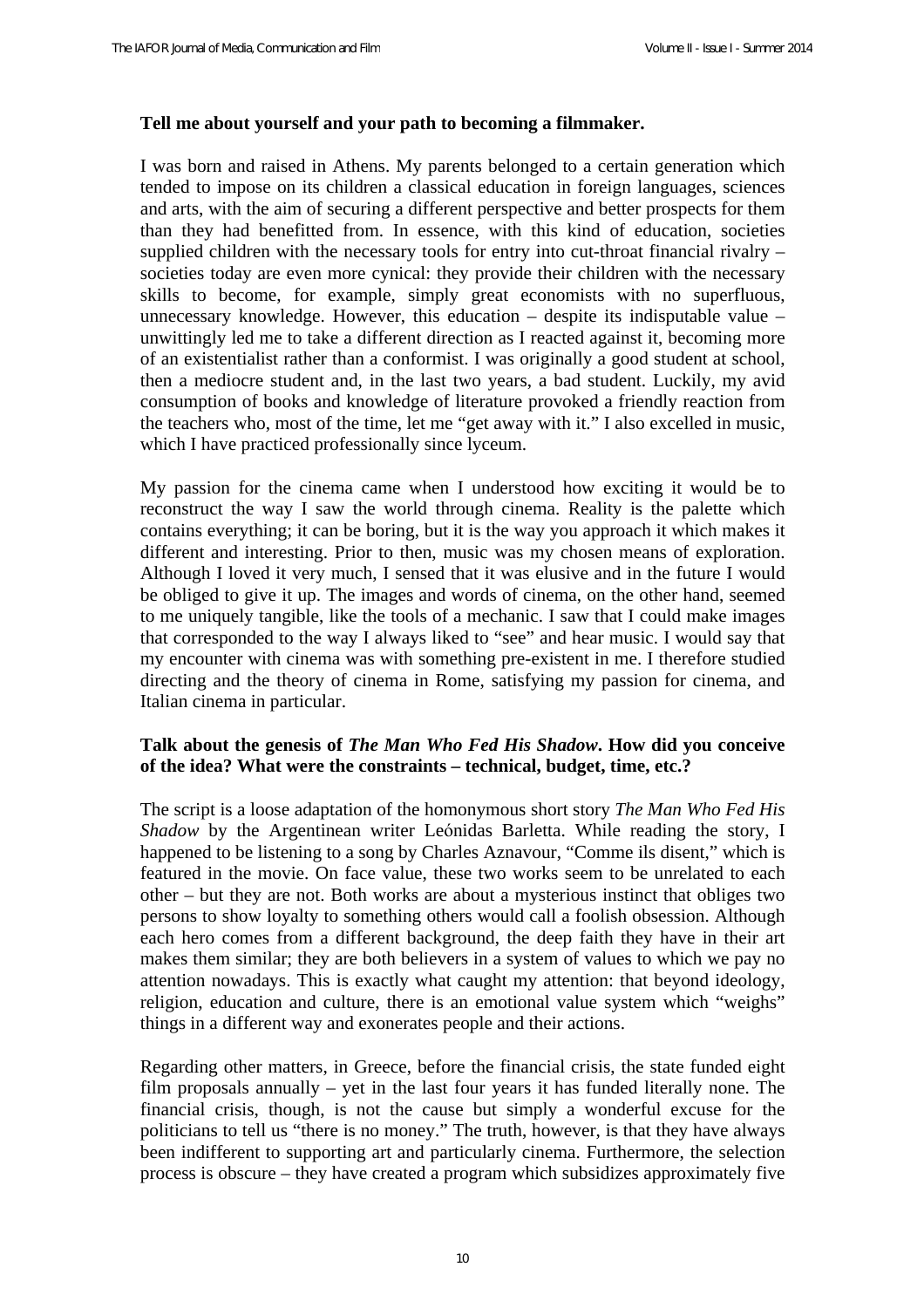short films which they chose secretly, depriving applicants of the right to formally apply for the competition or to submit their proposals officially, as is usually the case in democratic procedures. Their aim is to offer funding to people as personal favours. This is indeed absurd for a country with such a big artistic tradition. It is no coincidence that accomplished artists have left Greece and gone abroad for a better future.

*The Man Who Fed His Shadow* was written five years before it was shot. I entered it into these financing programs on three separate years, but it was always disqualified at the final stage. I therefore decided to shoot it with whatever money I managed to raise from different jobs and with the assistance of two independent producers who helped me mainly in the renting of equipment, venues etc. It took me a long time to create the result I wanted. I worked for a year on the pre-production and for another year on the post-production – at a given point I was worried that the film would never get completed. This was very painful process which I don't recommend to anyone, including myself. It was when the film was finally finished that I understood that the effort put into the production had paid off. This led to an ironic twist of fate. After the film's premiere in Greece, I was accused of being an aesthete because of the supposed high production costs – whereas in fact the film's budget was one third that of the films from the national programs produced with subsidies.

## **The cinematography in your film is exquisite and of a superior quality. Tell us about the technical aspects of the shoot (digital or 35 mm?) and edit that made this possible. Did you take charge of the cinematography? How did you design the set?**

I worked meticulously on the design of the shots, thought very carefully about the lenses I would use, and made sure that the sets and filming locations looked as natural as possible. I wanted to create an eerie atmosphere where "ghosts" from the past seem to haunt the walls and furniture. I was lucky to work with Thodoris Michopoulos, whom I consider a great director of photography with the potential for a brilliant future. Without his contribution the photographic aesthetic of the film would have been impossible. Assis Dimitrolopoulou also made a great contribution to the costume designs, art direction and production design. Giannis Chalkiadakis, maybe the best editor at this moment in Greece, was responsible for the editing. Our collaboration was perfect: I brought him satisfactory material, we agreed on the view and the style we wanted the film to have, and everything went smoothly.

Before I reveal the medium that the film was shot in, I would like to discuss the usual controversy surrounding digital and film. Digital or film? Should we build our homes out of stone or concrete? Should we use organic tomatoes in our salad or not? Should your hair be natural or dyed? Is the breast of the girl across the street natural or silicone? A lot of questions which seem obsolete to modern man. I can imagine how silly Visconti would seem to someone today, when one day, in a fit of anger, he broke all the utensils in the set because he felt betrayed when he realized that one of the glasses in a scene of *The Leopard* was simply glass and not porcelain like all the rest! Would this glass change anything in the final aesthetics? Probably not. But ask yourself: would we have such a legacy from him, or find such beauty in his films, if his temperament was not characterized by this obsessive mania, to the point where he thought his vision was compromised by a single glass?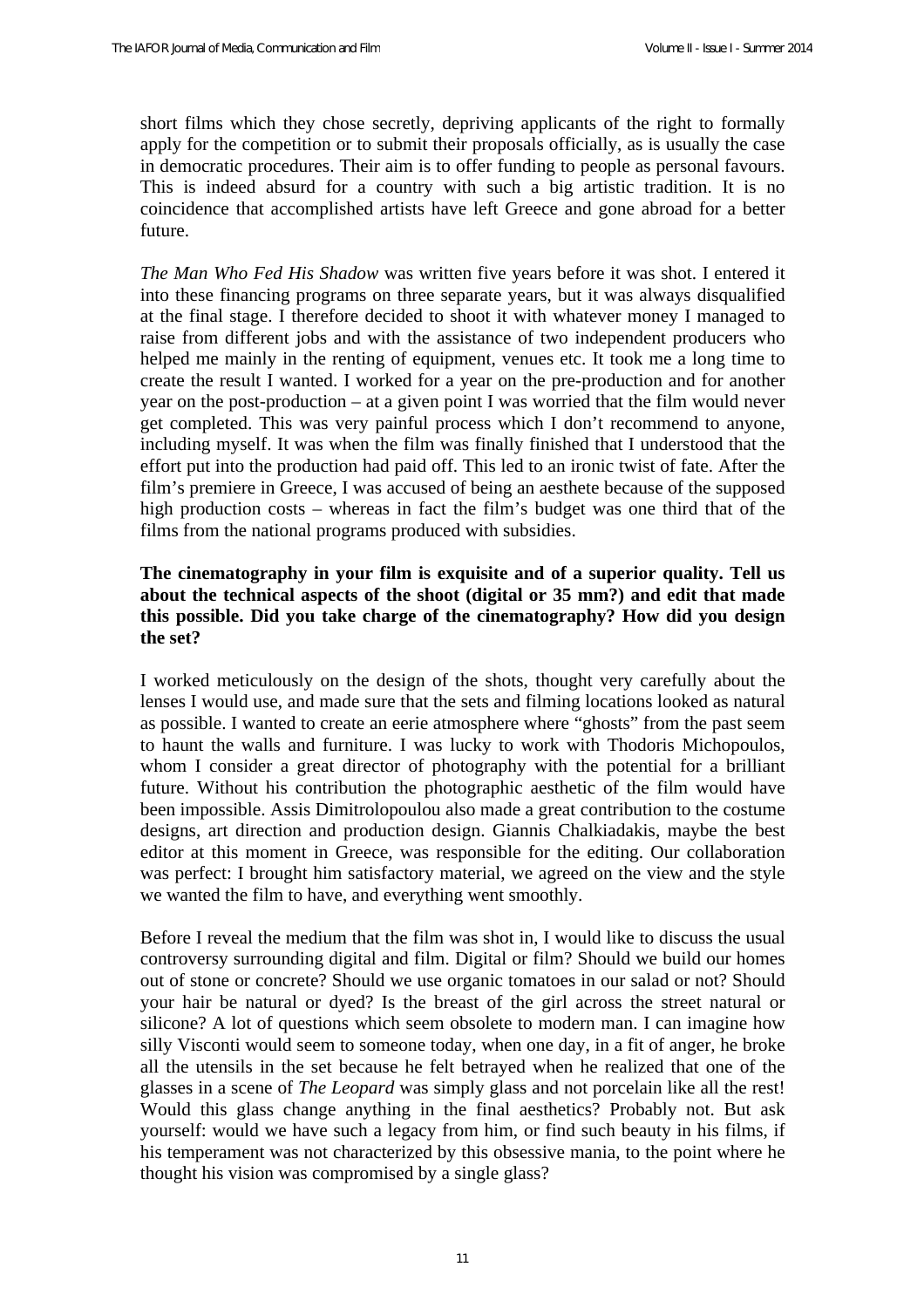Please, do not think that I am a fan of obsessive-compulsive behaviour. I am simply an admirer of beauty. Through digital means, one can get very beautiful results which can rival, at times, that of film. In a movie theatre very few people will discern the difference – yet there is one. Although viewers may not recognize it, I believe that film acts in the subconscious of the viewer. The Parthenon is made of Pentelic marble (as opposed to regular marble) and even this small difference contributed to its being a little more beautiful. This is of little interest to the spectators. I am talking to those craftsmen who are interested in adding a little zeal to their craft. In conclusion, I would like to mention that, to my sorrow, I was obliged to shoot the film with digital for financial reasons. And I say "to my sorrow" not for the result  $-$  I am more than happy for the result. I say "to my sorrow" because I live in an age of discounts. Discounts of every kind – even in the way we make love. Because the question of "film or digital" implies: "film or digital, because no financial ability." If there was no financial reason, why would we struggle to shoot films in digital, which sometimes comes close to film? We would shoot directly in film.

# **Let's talk about your influences. Am I right in seeing** *The Man Who Fed His Shadow* **as a tribute to the grand masters of Italian cinema, in particular Fellini and Antonioni?**

My influences are mainly from Italian cinema and the French *nouvelle vague*. Fellini is, of course, very close to my heart. But also Visconti, Pasolini and Antonioni. I am also influenced by the cinema of Dino Risi, Mario Monicelli, Ettore Scola, Pasquale Festa Campanile and the *Commedia all'Italiana*. I consider all of them very important and still underrated compared to what they deserve. I also adore Bernardo Bertolucci. In fact, in *The Man Who Fed His Shadow* I make a reference to *The Conformist*. When the leading actor has an argument with Roland outside the dinner table, a song by the Trio Lescano (a female trio from the prewar era when Mussolini was in power) is playing. Bertolucci uses the same song to close his movie with Jean-Louis Trintignant sitting outside the Coliseum. A poster of *The Conformist* is hanging on the wall when the magician enters the cabaret. I admire many directors from French cinema, but mainly Truffaut and Godard as well as the poetic realism of Jean Vigo, whose work I consider to be the equivalent of Arthur Rimbaud's poetry. I pay homage to them by carrying them in my heart and by choosing to be aesthetically influenced by them. A practical homage placed within a film can be risky and turn into poor mimicry, so I avoid it.

#### **...and a tribute to Rossellini's social realism by virtue of the film's ending?**

In the last scene, it is true that I had the neorealist era in mind, but mostly Visconti, and specifically the film *The Earth Trembles*. I imagined the last scene somewhat differently, but due to production costs I did not manage to do it exactly as I had intended. I wanted the leading actor to be in a minimalistic landscape, such as a remote house next to the sea, surrounded by at least fifty children of various nationalities and for the film to close with Aznavour's song.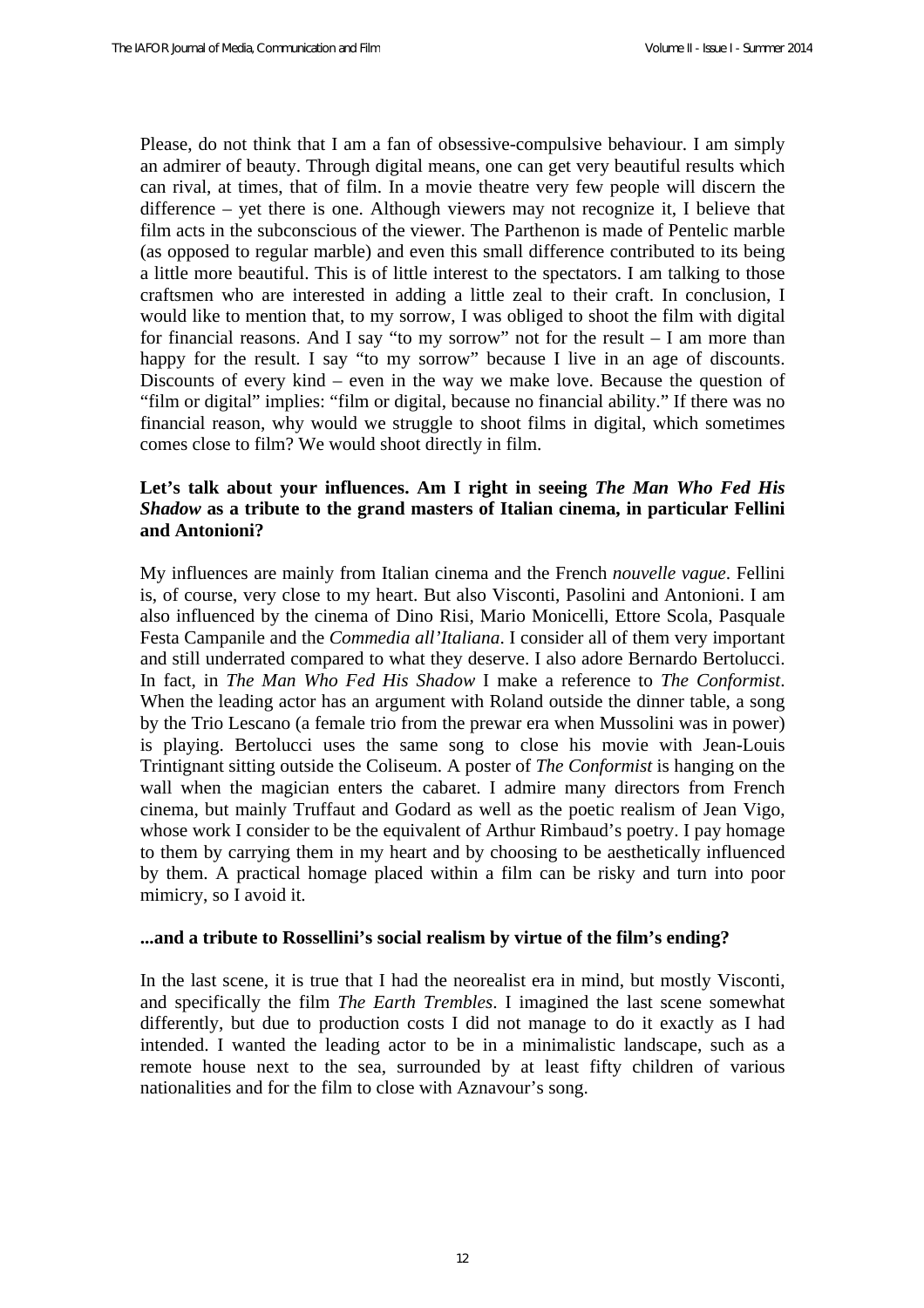## **To what extent is the protagonist, the magician, a metaphor for the filmmaker? Is cinema a shadowy art – an illusion that breeds "fear, suspicion and doubt" and that is practised by fraudsters masquerading as men of science? Or is it something more celebratory, more magical?**

I would answer that if the obscure and profound urges which an artist tries to bring to the surface cannot be considered as something festive and majestic by men of science, then he is doomed to be a fraudster, a terrorist, worthy of suspicion and evil – and we are still living in the Middle Ages. I have come to realize that writing is nothing other than puzzle-setting for an unknown participant – a puzzle about how one feels as a human being within a general picture. It seems that self-pity must be a strong incentive for the writer in order to go ahead with such a project. In reality, the whole process requires psychoanalysis. At the premiere of a film, rather than the audience asking the director why he made the film, the director should ask the audience, "Is there anyone in the theatre who can tell me why I did what I did?" I would say that the film is a child and you are its father. You see it live and mingle in an unsuspecting crowd; in some ways it looks like you, but you cannot do anything to change or reverse its fate.

#### **Why is the shadow a woman?**

In order to express the contradictory and unsatisfied nature of the magician's existence.

### Let's talk about the burlesque cabaret scene, which is very sensual. Was this **inspired by any films in particular? It rather reminded me of David Lynch ...**

I had two things in my mind: the songs in the movies of popular Italian cinema, but mainly, the majestic scene of Luis Buñuel in *That Obscure Object of Desire*, where Fernando Rey, stunned to see his beloved one in a cabaret, dancing arrogantly for wandering tourists, is confused about whether he should feel hedonic desire or repulsion. In this scene I wanted to depict, through the singer, the protagonist's lack of satisfaction and the aspirations that a man can place in another in order to give his own existence some meaning. It is possible that this kind of relationship commits people erotically. Lynch intensifies this, but he is more concerned by objects than people and despite coming from the performing arts, he tends to objectify his human characters.

### **Please discuss the significance of the street scene with the transvestites, along with, I believe, your cameo appearance. Is the artist a voyeur or a transvestite, who lives in a sordid milieu far from the bourgeois?**

The street scene is the ultimate moment of general allegory of the film, in which the young man, played by the director himself, witnesses the tragedy of the leading hero. Throughout the film the magician plays various roles which prompt the audience to ask for clarifications. Is he a conjurer? Is he a father? Is he an imposter? Is he a transvestite? Is he honest? Is the shadow his ex-spouse or his daughter? Is he in league with his daughter?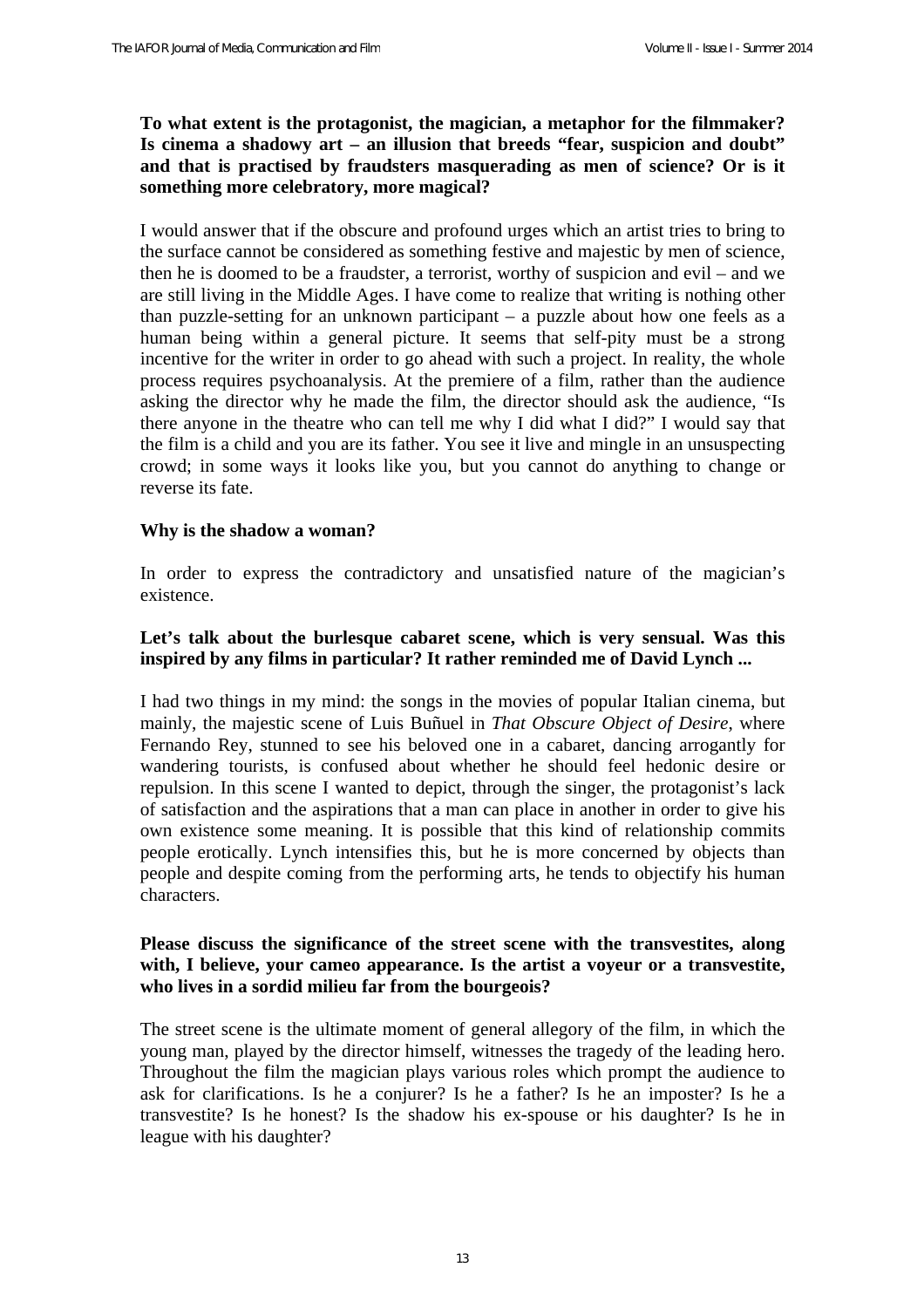I wanted to tell the protagonist's story through these multiple roles, but to stay at the level of only moderate allegory – moderate because I believe that allegoric films flirt with didacticism and that it would be unfair on my part to promote didacticism in a film with clear intensions and a sincere dialogue. Instead, I wanted to promote more of an existential discussion, which can be defined as follows: what dealings can this kind of artist have with an audience that is raised and bred on cheap fare? What place is there for an artist who wants to talk with sincerity in a world where science has imposed a compulsory optimism? At the party, will he not be considered a man of bad intentions whose aim is to spoil the "good mood"? Are not the guests – bourgeois nouveaux riches who have climbed to the top through indecent means – the real fraudsters, pedalling cheap optimism to cover up their mediocrity? Is not the modern age nihilistic? I intended the young man, who walks through these sordid streets and haunts and who is aware of all of this, to represent hope and resistance in this primeval battle between nihilism and culture.

## **Any thoughts on this dialogue from Godard's** *Pierrot le fou***, where Belmondo, reading about Velázquez, says that "after fifty years, [he] could not paint anything definite… could not capture anything in the world except the mysterious exchanges that drive forms and colours to penetrate each other"? Is this close to the "essence" of cinema: an impressionistic medium?**

Impressionism is a sincere approach and a possible solution. I say this in light of the fact that modern cinema has adopted a realism based on a misunderstanding about what realism is. Nowadays, as Wim Wenders correctly comments, the tendency to tell a story, any story, is on the wane. This is because we are slaves to a wrong view about realism. Nothing is permitted if it does not allude to current events – and when a film ignores them, it is considered out of time and place. Artists have been replaced by kinds of historical analysts. Just observe how many movies with great ideas are released but that lack any kind of "magic" because their heroes are restricted to behaving realistically, that is to say, conventionally (in terms of dress, reactions, decisions etc.). It takes courage to build heroes of the kind of Godard, Fritz Lang or Fitzgerald in literature. I hope we will find again such courageous artists.

# **What other awards has** *The Man Who Fed His Shadow* **won? Will this recognition help with future endeavours? What are your future plans and projects?**

The film has won a total of twelve awards and has, to date, been included in thirtynine official selections in festivals around the world. I hope the recognition from the IAFOR Open Film Competition will help my next film *The Spaceship* materialise. It is based on a script that I wrote four years ago. Unfortunately, I am having the same funding difficulties that I encountered with *The Man Who Fed His Shadow*. It has been preselected twice in the Greek funding programs I mentioned before and both times it has been disqualified at the final stage. Despite the recognition of the merits of the script and the success of *The Man Who Fed His Shadow* in international festivals, the funding regime in Greece remains obstinate.